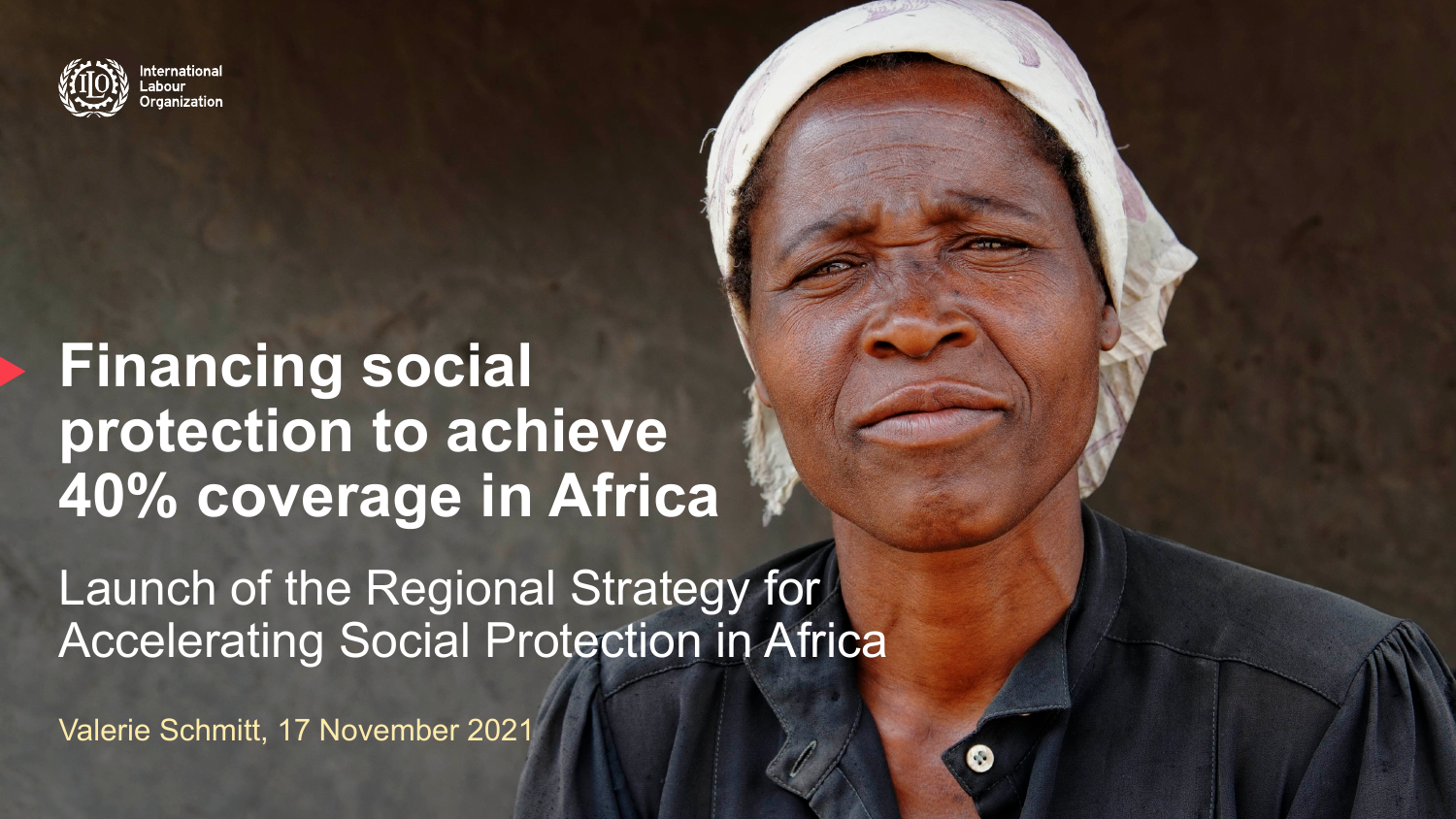

# **Coverage gaps linked to financing gaps**

- **In Africa 83.6 percent of the population are excluded** from social protection and **76.3 per cent** are not affiliated to health care schemes
- Some countries are **close to the 40 percent target**; others are lagging behind
- ▶ African countries invest today **5.8 per cent of their GDP** on social protection including access to health care
- $\blacktriangleright$  They should add 8.2 per cent, to close the financing gap, or **multiply by 2.5** their current investment in social protection

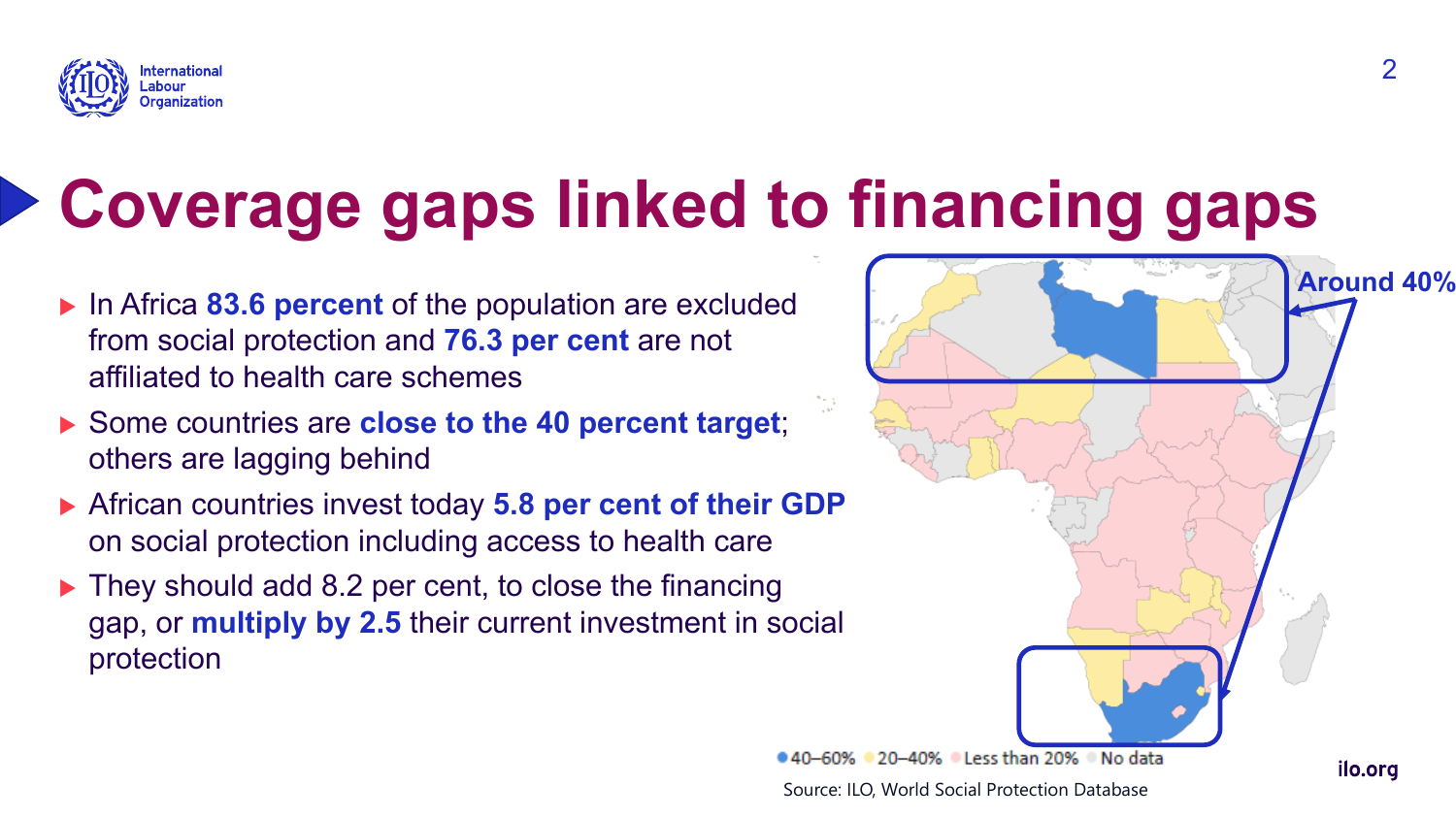

## **Domestic resources for social protection**

- **Example 3 Assess financing gaps and financing options**
- <sup>u</sup> Improve **governance and compliance**  (inspection, digitalization)
- $\blacktriangleright$  Expand social security coverage to workers and enterprises in the **informal economy**
- **Reallocate** public expenditure (fuel subsidies)
- ▶ Conduct tax reforms
- <sup>u</sup> Work with **Ministries of Finance**, INFF processes; make use of South South learning

#### **Example: Increasing fiscal space for social protection in Mozambique**